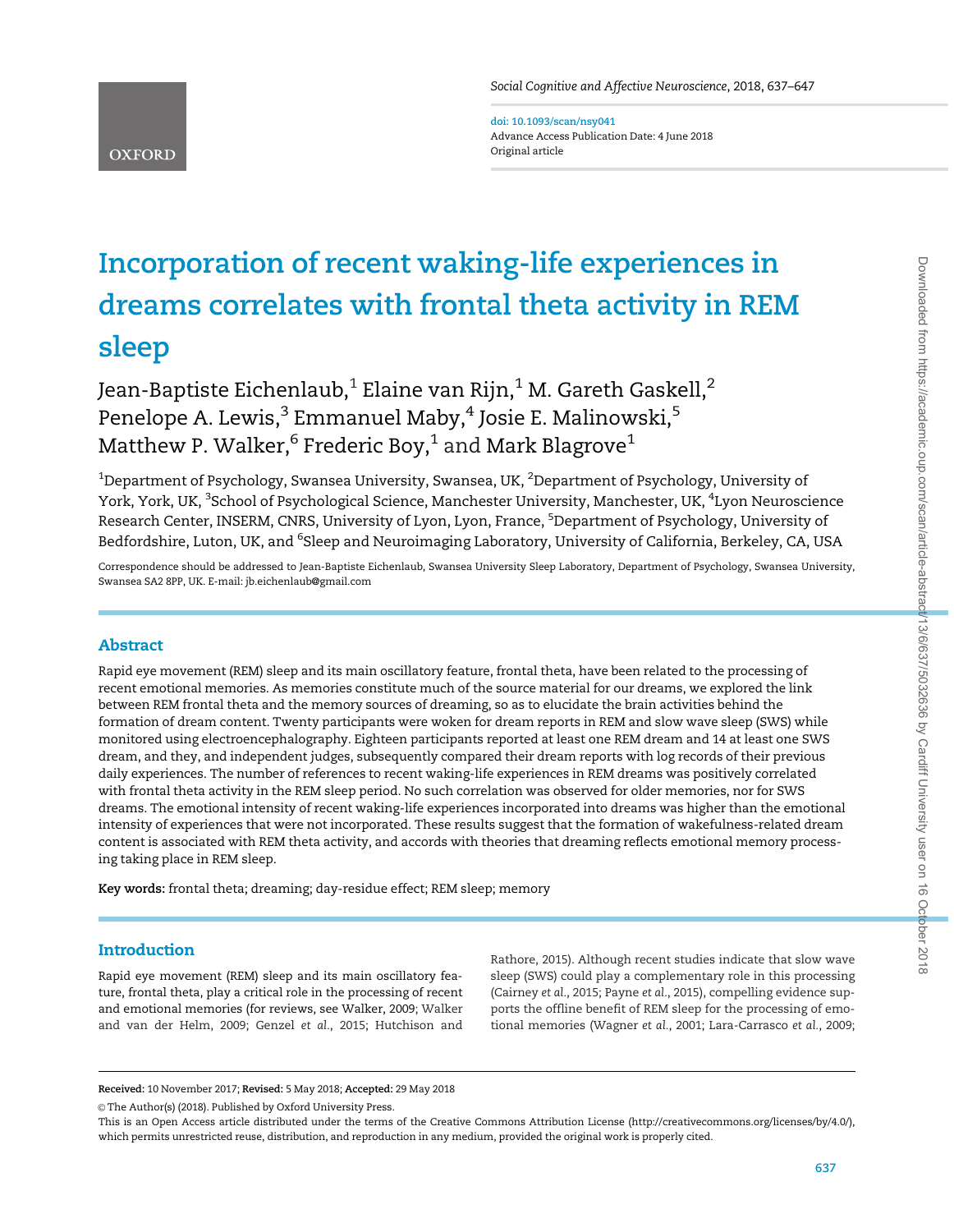Gujar et al.[, 2011;](#page-9-0) [van der Helm](#page-10-0) et al., 2011; Baran et al.[, 2012](#page-9-0); Payne et al.[, 2012](#page-10-0); Groch et al.[, 2013, 2015](#page-9-0); [Spoormaker](#page-10-0) et al., [2014\)](#page-10-0), and suggests frontal theta activity as a brain mechanism underlying such processing [\(Nishida](#page-10-0) et al., 2009; [Prehn-](#page-10-0)[Kristensen](#page-10-0) et al., 2013; [Cowdin](#page-9-0) et al., 2014; [Durrant](#page-9-0) et al., 2015; [Seeley](#page-10-0) et al., 2016; [Marquis](#page-9-0) et al., 2017).

Memories provide one of the core constituents of our dreams. Although waking experiences are not faithfully replayed in dreams (Fosse et al.[, 2003\)](#page-9-0), dream content arises from waking-life experiences [\(Stickgold](#page-10-0) et al., 2001; [Nielsen and](#page-10-0) [Stenstrom, 2005;](#page-10-0) [Eichenlaub](#page-9-0) et al., 2017). The notion that dreaming is connected with experiences of the immediately preceding days was described by Freud using the term 'day-residues' [\(Freud, 1953/](#page-9-0)1900), and, more recently, numerous studies have refined this phenomenon ([Nielsen and Powell, 1989; Powell](#page-10-0) et al.[, 1995](#page-10-0); [Nielsen](#page-10-0) et al., 2004; [Schredl, 2006](#page-10-0); [Blagrove](#page-9-0) et al., [2011a,b](#page-9-0); [van Rijn](#page-10-0) et al., 2015, [2018; Vallat](#page-10-0) et al., 2017a). In addition, the nature of the daily experiences incorporated into dreams has been explored, highlighting that emotional and personally significant experiences are preferentially incorporated [\(Cartwright](#page-9-0) et al., 1998b, [2006;](#page-9-0) [Schredl, 2006; Propper](#page-10-0) et al., 2007; [Malinowski and Horton, 2014](#page-9-0)).

This study aimed to explore the link between REM frontal theta activity and the references to recent waking-life experiences in REM dreams, given that  ${\sim}80\%$  of awakenings from REM sleep are followed by a dream report [\(Nielsen, 2000](#page-10-0)). Following [Schredl's \(2006\)](#page-10-0) finding that the majority of waking-life references in dreams are from the previous 2 days, recent experiences were defined as those occurring on the 2 days before the dream, while older memories were defined as from the 8 days before this, all recorded using a 10 day diary. Specifically, we hypothesized that frontal theta power in REM sleep would be positively correlated with number of recent experiences incorporated into REM dreams. By contrast, older experiences and memories, hypothesized to have already been processed in the preceding nights, should no longer be mediated by such oscillations. The association between REM theta activity and wakefulnessrelated dream content could thus decrease or even disappear for older memories. To test our hypothesis, we explored the correlation between frontal theta power and the number of recent vs older wakefulness-related dream incorporations using all the REM dreams collected per participant. In addition, a separate analysis was conducted using the final (i.e. latest) REM dream of each participant, following the view of a sequential processing of memories across the night, as a result of the successive cycles of SWS and REM sleep ([Giuditta](#page-9-0) et al., 1995; [Ambrosini and Giuditta, 2001;](#page-9-0) [Walker and Stickgold, 2010](#page-10-0); [Giuditta, 2014\)](#page-9-0), and accordingly that REM-sleep memory processing would only emerge fully after earlier sleep cycles had been completed.

Since it has been reported that waking-life experiences that are incorporated into dreams are more emotionally intense than those that are not incorporated [\(Schredl, 2006;](#page-10-0) [Malinowski](#page-9-0) [and Horton, 2014](#page-9-0)), we also hypothesized a difference in the emotional intensity of incorporated vs non-incorporated recent experiences. Our design extends the previous work in this area, in that [Malinowski and Horton \(2014\)](#page-9-0) assessed emotional intensity but not valence of daily experiences, and these authors and [Schredl \(2006\)](#page-10-0) had dreams recorded at home, which can be from any sleep-stage. This study assessed both emotional intensity and valence of waking-life experiences, and dream reports were collected after experimental awakenings in REM sleep and SWS.

# Materials and methods

### Participants

Twenty healthy volunteers (10 males, 10 females; mean  $age = 21.10$ , s.d.  $= 3.23$ , [Supplementary Table S1](https://academic.oup.com/scan/article-lookup/doi/10.1093/scan/nsy041#supplementary-data)), all students at Swansea University and without sleep disorders or neurological/psychiatric history, participated in the study.

Participants were native English speakers and were frequent dream recallers (i.e. recalling dreams 5–7 times/week). Participants self-reported sleeping a minimum of 7 h per night, not taking recreational drugs and not having an excessive alcohol intake (defined as intake >6 units of alcohol per night or >21 units per week). They were required to abstain from alcohol and drugs throughout the course of the study and were paid for their participation. Ethical approval for the study was obtained from the Research Ethics Committee of the School of Human and Health Sciences, Swansea University, and all participants gave written informed consent to take part.

This study focused on the link between REM frontal theta power and the references to recent experiences in REM dreams, as well as the emotional intensity of these incorporated experiences. The dream content data from the same sleep laboratory participants were used for a study on the dream-lag effect, for which there were three further groups/conditions for home dream collection; that study is presented elsewhere ([van Rijn](#page-10-0) et al.[, 2015\)](#page-10-0) and these sleep laboratory dreams did not evidence the dream-lag effect.

### Experimental design

The time-course of the experiment is presented in [Figure 1A](#page-2-0). Participants kept a daily log (Fosse et al.[, 2003\)](#page-9-0) for 10 consecutive days before sleeping in the laboratory. They were asked to report each evening on the daily log their 'major daily activities' (activities that took up most of each participant's time during the day; e.g. going to work or university, meals, shopping), 'personally significant events' (important daily events that may or may not have taken up much time; e.g. emotional events) and 'major concerns' (concerns or thoughts that participants had on their mind during the day that may not have taken up much time but were still considered important to them; e.g. money problems, exam stress). Up to five items could be recorded in each category. For each item reported, participants were also instructed to state any accompanying emotion (e.g. anger, anxiety/fear, sadness, shame, joy/elation, love/erotic and surprise) and to rate the intensity of the emotion on a scale, from 1 (low) to 3 (high). An example is displayed in [Figure 2](#page-3-0).

On the evening of the 10th daily log day participants slept in the sleep laboratory ([Supplementary Table S2](https://academic.oup.com/scan/article-lookup/doi/10.1093/scan/nsy041#supplementary-data)). During that night, awakenings were conducted in SWS and REM sleep. Awakenings occurred following 10 min of sleep in each sleepstage. Two SWS awakenings were scheduled during the first and second SWS periods, while REM awakenings were scheduled from the third sleep cycle onwards. If participants recalled a dream from either or both SWS awakenings, they were woken 10 min into every following REM period, until morning. If they failed to recall a dream from the first two SWS awakenings, another SWS awakening was scheduled during the next SWS period. After three SWS awakenings, only REM awakenings followed, regardless of participants' dream recall from SWS.

Online scoring followed the AASM Manual for the Scoring of Sleep (Iber et al.[, 2007\)](#page-9-0) and was subsequently confirmed offline. Participants were woken by a buzzer, and interviews were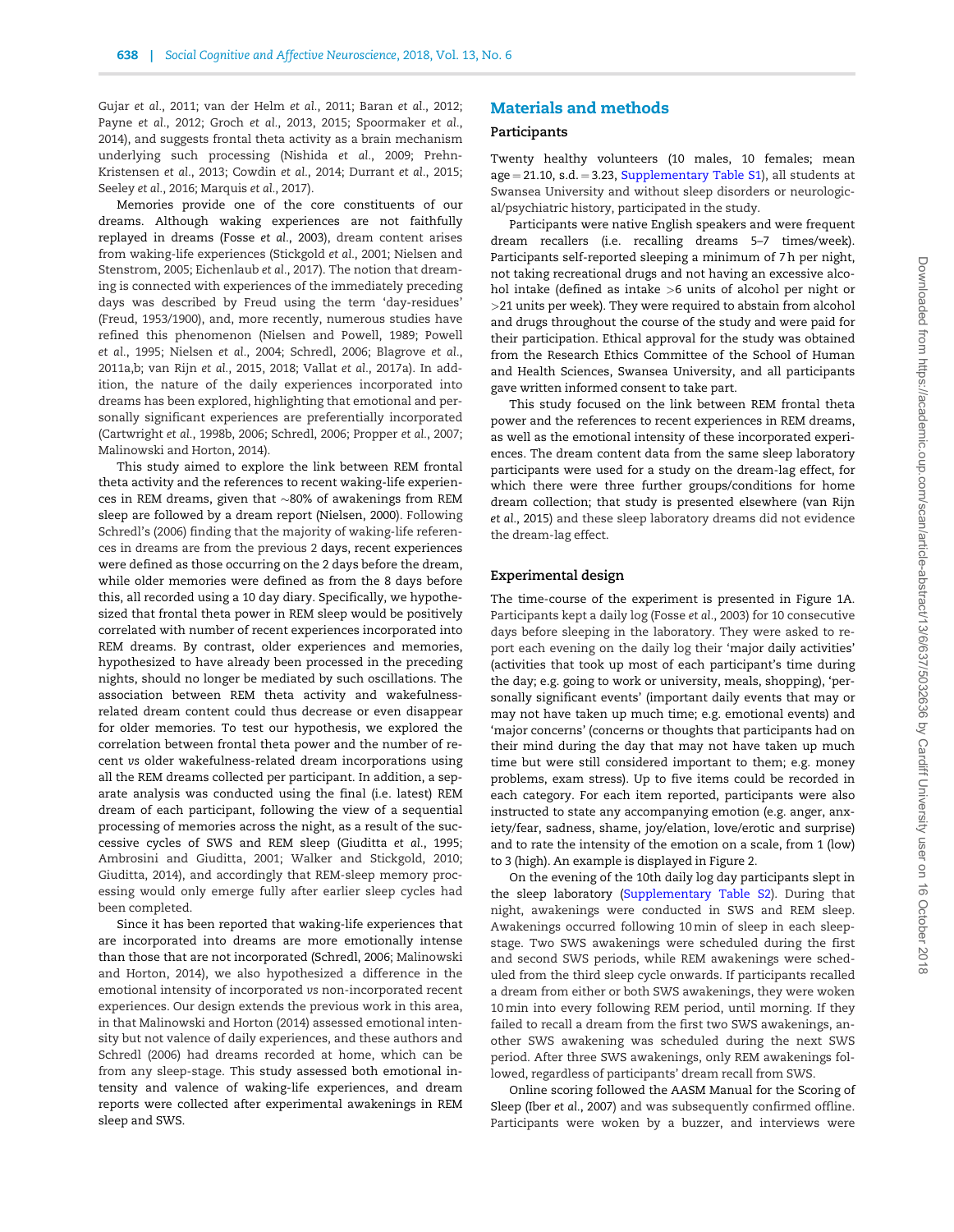#### <span id="page-2-0"></span>**Schematic of the experiment**

**A Number of REM dream / daily diary item matches across days B**



## **Examples of 30s-long recordings in REM sleep C**



Fig. 1. (A) Schematic of the experiment. For 10 consecutive days participants were asked to complete a daily log. On the night of the 10th day, they slept in the sleep laboratory and were monitored using polysomnographic recordings. They were awoken after 10 min of REM or SWS sleep, and were asked to report their dreams. Approximately 4 weeks later they were asked to identify if parts of the dream reports collected in the sleep laboratory matched parts of the 10 daily logs (see Methods). (B) Mean number of waking-life experiences across the 10 daily log days identified by the participants as being incorporated in REM dreams. Per participant, the mean number of incorporations of recent (days 1/2) and older (days 3/4, 5/6, 7/8 and 9/10) waking experiences in REM dreams was calculated (for participants who had only one REM dreams, this unique value was used). The mean across participants was then calculated and is displayed in Figure 1B. Error bars represent s.d. Daily log number refers to the number of days between completing the log and going to the laboratory (e.g. items from daily log 7 occurred 7 days before the night in the laboratory). (C) Examples of 30 s-long recordings (F3, F4 and bipolar EOG) in REM sleep prior to an awakening with a dream report. Three examples from three different participants are displayed. In the dream reports following these REM sleep periods, participants identified 4, 2 and 0 recent incorporations, respectively (from top to bottom panels). EOG are from bipolar montage and the hatched areas characterize EOG events as automatically detected (see Methods).

conducted via an intercom. After turning off the buzzer, participants heard the verbal prompt 'What was going through your mind immediately before you were woken up?' from a digital voice recorder, and dream reports were recorded using another recorder. To prompt the participants, they were next asked with a recorded message: 'Can you remember anything else?'. After giving their dream report through the intercom, they were invited to go back to sleep. A researcher blind to the experiment transcribed each dream report.

A habituation night was not included in the design because this would have acted as an event that might be dreamt of during the subsequent experimental night. It is acknowledged that there may thus have been first-night effect physiological changes to sleep structure due to not having a habituation night.

## Correspondence identification task

Approximately 3 weeks after the laboratory night, participants were provided with the materials to perform the correspondence identification task. Participants received their daily logs and dream reports on A3 pages, 29.7 cm (high)  $\times$  42.0 cm (wide), each sheet with a daily log on the left side and a dream report on the right, so as to allow comparison of every daily log with every dream report. Each daily log and dream report sheet was assigned a random identifying number and the order of the sheets was randomized. Participants were instructed to compare each of their 10 daily logs with each of their dream report transcripts to identify similarities or correspondences between the log items and dream reports, such as of the characters, objects, actions, locations or themes. If they identified a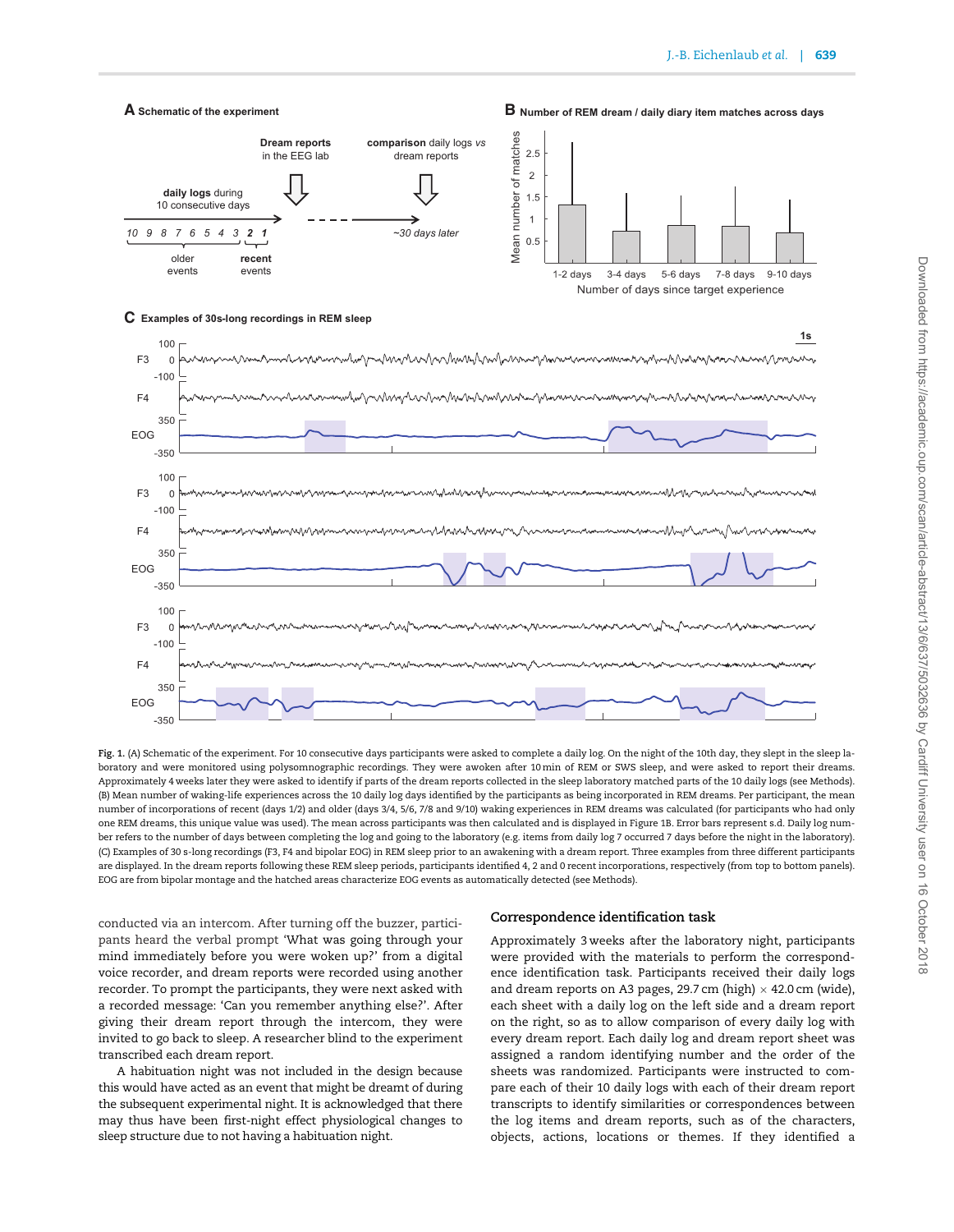<span id="page-3-0"></span>

Fig. 2. Example of incorporations of daily life experiences into dreams. A daily log is displayed on the left side and a dream report on the right side. In this example, the participant identified three correspondences scored 4, 7 and 6, respectively (on a scale from 0 [none] to 8 [extremely strong] assessing the extent of correspondence between the part of the daily log and the part of the dream report).

correspondence, they were instructed to draw boxes around the matched words or sentences in the daily log and around the matched words or sentences in the dream report, and then to rate the level of correspondence between the two parts using a scale from 0 (none) to 8 (extremely strong; Figure 2). Zero, one or more than one correspondence(s) could be identified for each A3 sheet. Examples of sheets and instructions on how to perform the task were provided.

### Behavioral data

The number of daily log items identified by the participants as being incorporated into their dream reports, with scores of 4 or higher, was counted for each daily log and dream report combination. The threshold of 4 was used so as to ensure that participants had confidence in identifying each memory source item used for the analysis. All dream reports were included in the analysis, with no minimum length requirement, as several of the shortest reports were found to exhibit correspondences; furthermore, dream length was controlled for in partial correlation analyses.

Recent waking-life experiences were defined as items from the day of going to the laboratory and the day before that (i.e. from daily logs 1–2, respectively). Older waking-life experiences were defined as items from daily logs 3 to 10 and were analyzed in pairs as respectively daily logs 3–4, 5–6, 7–8 and 9–10. Within each pair of days, daily experiences that occurred on both days and identified as being incorporated into a dream were counted only once, to avoid an overestimation of the frequency of incorporation into dreams.

# Independent judges

Two independent judges conducted blind ratings of the correspondences between dream content and the daily logs of days 1 and 2, thus identifying incorporation of recent waking-life experiences. Ratings were conducted by the judges for these 2 days only because the hypothesized effect was restricted to these days. The judges were asked to identify any elements in the dream reports that matched items in the daily logs, using the same materials, method and instructions as followed by the participants.

The same method of scoring, collation and analysis for the combinations of daily log and dream report was followed for the judge ratings as for the participant ratings. For each daily log and dream report sheet the number of incorporations was computed as the average of the two judges' scores.

#### EEG recordings and spectral analysis

In the laboratory, electroencephalography (EEG), electrooculography (EOG) and electromyography (EMG) were continuously recorded using a Trackit 18/8 system (Lifelines Ltd, UK, sampling rate: 200 Hz). EEG electrodes were placed according to the standard 10–20 system at F3, F4, C3, C4, M1 and M2. EOG electrodes were applied above the right outer canthus and below the left outer canthus, and EMG electrodes on the chin muscles. The common reference electrode was placed on top of the head at CPz position, and the ground electrode on the forehead.

EEG analysis was performed using Fieldtrip ([Oostenveld](#page-10-0) et al.[, 2011](#page-10-0)) and MATLAB (The MathWorks, Inc.). Frontal EEG channels (F3 and F4) were filtered between 1 and 25 Hz (high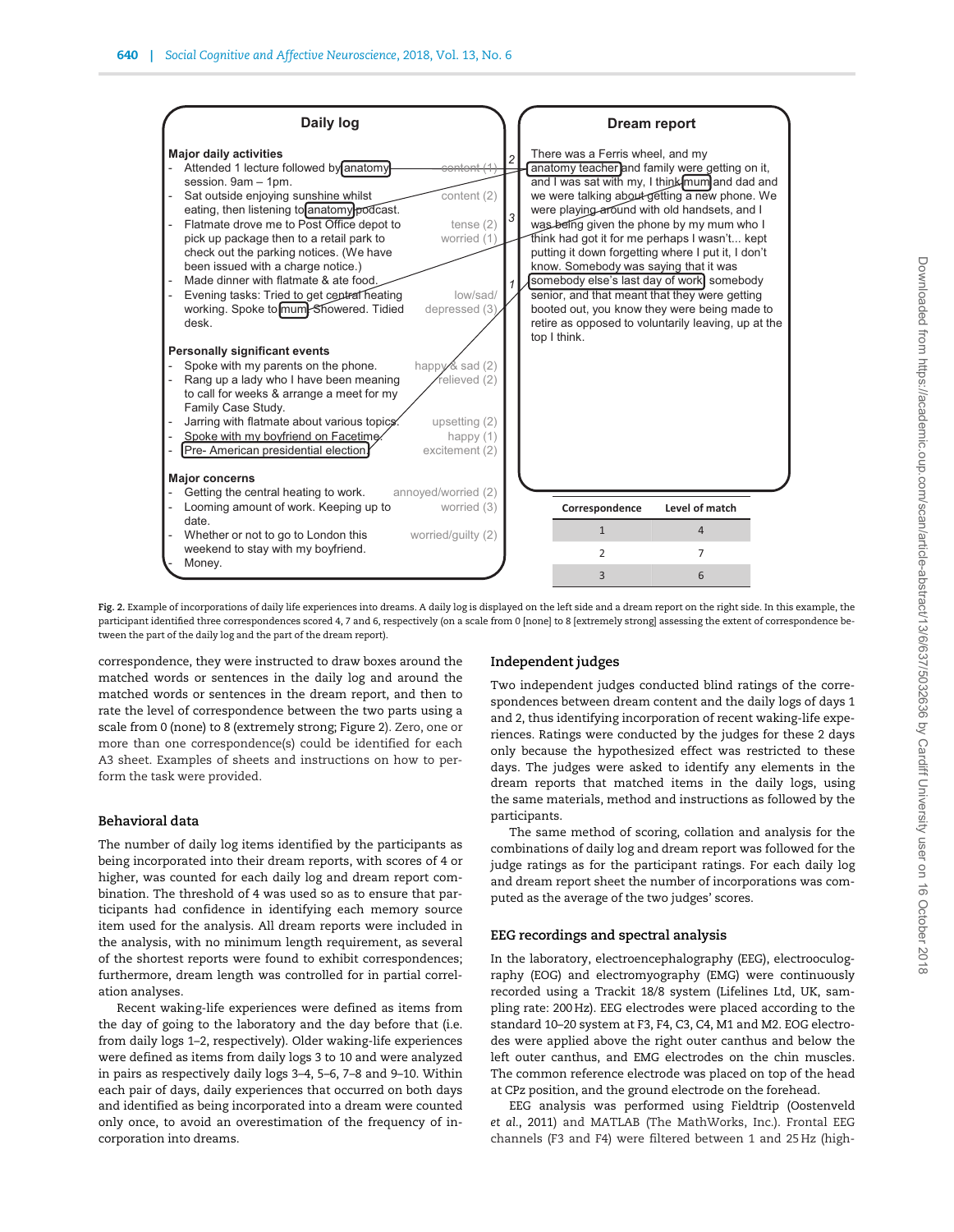and low-pass filters, respectively; bidirectional Butterworth, 4th order) and quantitative EEG analysis was performed on the last 3 min of sleep preceding awakenings. EEG traces were visually inspected and awakenings with overall excessive artifacts were excluded.

Each awakening was first epoched in 4 s-long windows with 50% overlap (resulting in 89 4 s-long epochs per awakening) and  $4$  s-long epochs with absolute signal amplitude exceeding 70  $\mu$ V in REM sleep and 200  $\mu$ v in SWS were automatically excluded. Visual inspection was then performed to ensure that all windows exhibiting artifacts were properly excluded. In addition, in REM sleep, only accepted 4 s EEG epochs that were also free of REMs (that is, tonic REM sleep, not overlapping with REM events) were retained, so as to exclude any potential effect of eye movements in our results. REM events were detected in an automatic fashion as described later.

Power spectra were computed by a fast Fourier transform ('mtmfft' method in Fieldtrip, demeaning, hanning tapering). The frequency resolution was set at 0.25 Hz, from 1 to 25 Hz. The spectral power density was averaged across accepted 4 s-long epochs and then in the theta band (4–7 Hz) to test our hypothesis. Non-hypothesized spectral power density in the delta (1– 3 Hz), alpha (9–13 Hz) and beta (16–25 Hz) bands were also assessed as control wave bands for REM sleep, and theta, delta and sigma (12–16 Hz) for SWS.

### REM detection in REM sleep

Eye movement periods (also called REM events) within the last 3 min of sleep preceding REM awakenings were automatically detected through EOG recordings. EOG channels were filtered between 0.1 and 3 Hz (high- and low-pass filters, respectively; bidirectional Butterworth, 4th order) before being rereferenced to each other (bipolar montage). A detection threshold was then applied (threshold  $=$  mean  $+$  2 s.d.; mean and s.d. were estimated after having removed extreme values, i.e.  $|values| >$  $400 \mu$ V). Zero-crossings immediately before and after periods crossing the threshold were localized and used for further analysis.

A REM event was defined between two consecutive zerocrossings as an event meeting the following conditions: (i) event duration <4 s and (ii) a maximal approximate derivative (from zero-crossing to first sample crossing detection threshold and/or from last sample crossing detection threshold to next zero-crossing; using diff function in MATLAB) of at least 0.2  $\rm \mu V.ms^{-1}.$  All REM events were verified visually and the number and duration of REM events were computed for each awakening.

# Statistical analysis

MATLAB (The MathWorks, Inc.) and SPSS (IBM, USA) were used to perform the statistical analyses.

Correlation analyses. The correlations between frontal theta activity and wakefulness-related dream content were tested using Spearman rank-order correlation coefficient and the significance was set at  $P < 0.05$  (two-tailed).

For the all REM (and SWS) dreams analyses, where the number of repetitions per participant could vary (from 1 to 4 for REM, and 1 to 2 for SWS), the weighted correlation coefficient as described in [Bland and Altman \(1995\)](#page-9-0) was computed (using the participant-specific averages for each variable and the number of observations per participant as weights). The significance of this weighted correlation coefficient was determined using a Spearman statistical table ([Ramsey, 1989](#page-10-0)) with  $n =$  number of participants and  $df = n-2$ .

To check that time since sleep onset (i.e. sleep duration from the first epoch scored as N2 to the time of instrumental awakening) and length of dream reports (i.e. number of words in the dream report, using the method of [Antrobus, 1983](#page-9-0)) were not confounds in the theta correlations, these parameters were partialled out of the correlation coefficients.

Non-hypothesized relationships between power in other frequency bands and number of incorporations of waking-life memories into REM and SWS dreams were assessed using the same procedure.

Emotion of memories incorporated vs not incorporated into dreams. The emotional intensity of daily log items that were incorporated into dream content were compared with the intensity of non-incorporated items, as a function of valence and sleepstage, using mixed model analysis (two-tailed,  $P < 0.05$ ). To be included in the analysis a participant had to have both incorporated and non-incorporated daily log item(s) for at least one of the four combinations of valence (positive vs negative) and sleep-stage (REM vs SWS dreams).

# Results

#### Sleep measures

One participant failed to fall asleep during the night in the sleep laboratory and one participant did not complete the correspondence task at the end of the experiment, 18 participants were thus considered for further analysis.

In total, 93 awakenings were conducted (mean number of awakenings per participant  $= 5.2$ , s.d.  $= 1.8$ ). Of the 93 awakenings, 48 were conducted in REM (51.6% of the awakenings), 39 in SWS (41.9%) and 6 in a mixed state (e.g. a mix of REM and N2, 6.5%). On average, the REM awakenings occurred 347.9 min  $(s.d. = 123.6)$  after sleep onset, while SWS awakenings occurred 110.0 min (s.d.  $= 92.7$ ) after sleep onset.

#### Dream measures

Of the 48 REM awakenings, 46 were followed by a dream report (95.8% of the REM awakenings, mean number of REM dreams per participant = 2.6, range = from 1 to 4 REM dreams;  $n = 18$ participants). The REM dream reports contained on average 83.1 words per dream (s.d.  $= 93.6$ , min  $= 3$ , max  $= 452$ ). The participants identified on average  $1.31$  (s.d.  $= 1.42$ ) recent experiences from days 1 to 2 in REM dreams, and 0.73 (0.86), 0.86 (0.68), 0.84 (0.89) and 0.69 (0.75) older experiences from days 3 to 4, 5 to 6, 7 to 8 and 9 to 10, respectively ([Figure 1B](#page-2-0)).

Of the 39 SWS awakenings, 19 were followed by a dream report (48.7% of the SWS awakenings). Nine participants had one SWS awakening followed by a dream report, and five participants had two SWS awakenings each followed by a dream report. The SWS dream reports contained on average 25.9 words per dream (s.d.  $= 26.6$ , min  $= 1$ , max  $= 104$ ). The participants identified on average 1.07 (s.d.  $=$  1.31) recent experiences from days 1 to 2 in SWS dreams, and 0.93 (1.16), 0.79 (0.83), 0.64 (0.99) and 0.93 (1.02) older experiences from days 3 to 4, 5 to 6, 7 to 8 and 9 to 10, respectively.

For the ratings by independent judges of the correspondences between REM dream content and the daily logs from days 1 to 2, a mean of 1.02 recent incorporations (s.d.  $= 0.89$ ) were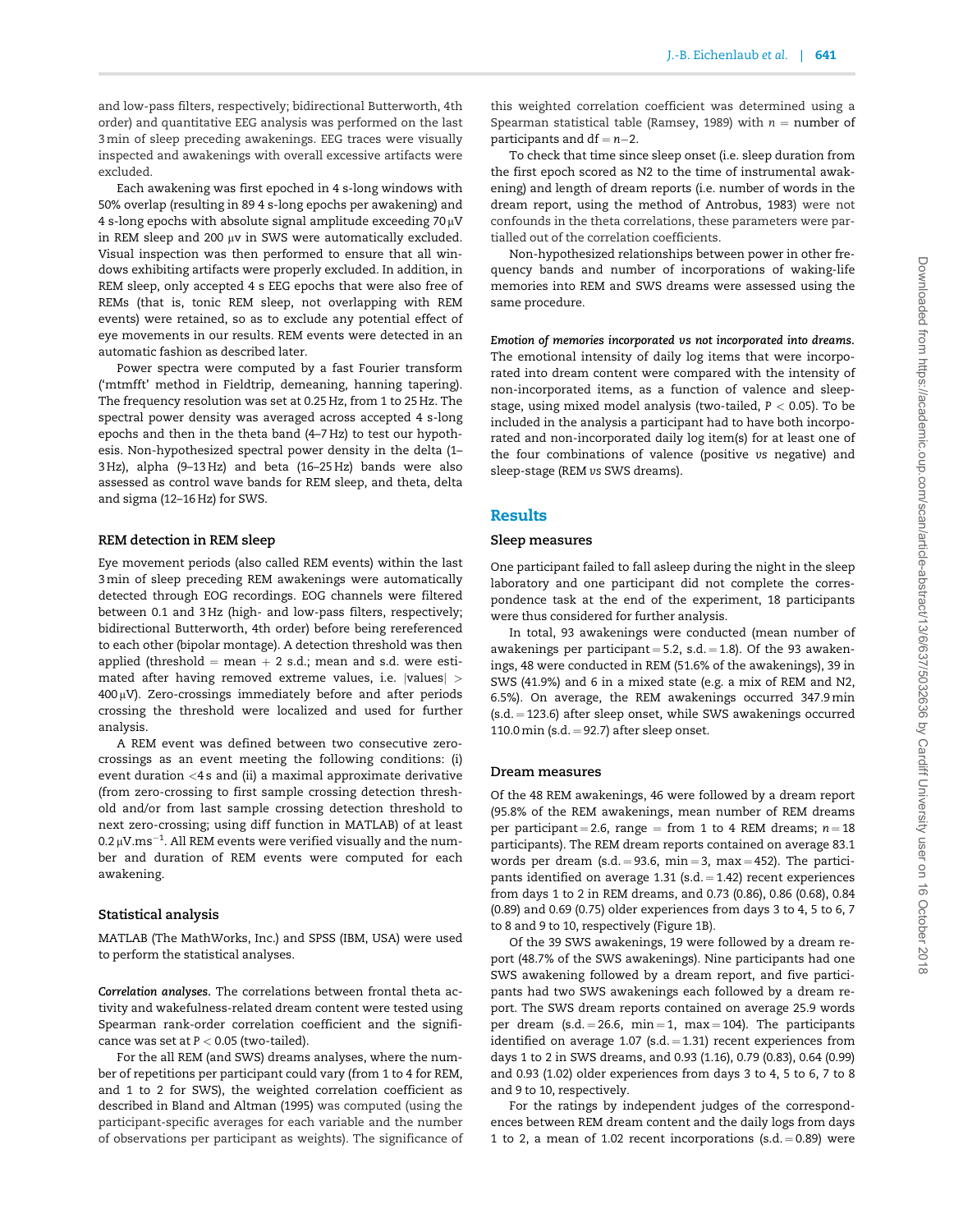

Fig. 3. Averaged power spectrum in REM and SWS sleep. Per electrode (F3 and F4), power spectrum of the 3 min of sleep preceding each awakening was computed (see Methods) and log-transformed (base 10) before being averaged across awakenings for REM and SWS separately.

identified per participant. Across the 46 REM dreams, the unstandardized Cronbach's alpha between scores of participants and the judges was 0.78 (considered as acceptable).

## EEG recordings and power spectrum

Two REM awakenings (both followed by a dream report) were excluded from the power analyses due to poor quality EEG recordings/excessive artifact components in the 3 min of sleep preceding the awakening. The EEG analyses were thus performed on the remaining awakenings (46 REM awakenings including 44 followed by a dream report; 39 SWS awakenings including 19 with a dream report). Examples of 30 s-recordings are displayed in [Figure 1C.](#page-2-0)

Based on the amplitude threshold and visual inspection, the mean percentage of 4 s-long windows excluded was, respectively, 5.3% (s.d.  $= 9.7$ ) in REM periods and 1.0% (s.d.  $= 1.7$ ) in SWS periods. The mean number of EOG events detected in REM periods was 18.3 (s.d.  $= 6.5$ ; averaged duration within the  $3 \text{min} = 31.0 \text{ s}, \text{ s.d.} = 9.7$ ). Accordingly, the final set of 4 s-long windows accepted in tonic (without REMs) REM periods was defined as the intersection of the 4 s-long windows passing amplitude threshold and without overlapping REMs, resulting in a mean percentage of accepted windows of 62.3%  $(s.d. = 13.5)$  in tonic REM periods. The averaged EEG power spectra in (tonic) REM and SWS at F3 and F4 are displayed in Figure 3.

## Correlations between REM frontal theta and number of waking-life memories in REM dreams

As hypothesized, for the sample of all REM dreams (44 awakenings from 18 participants), the correlation analysis showed that the number of recent waking-life items (from days 1 to 2) incorporated into dream reports was positively correlated with frontal REM theta power ([Figure 4,](#page-6-0) upper panel; F3: weighted Spearman rho = 0.494, P < 0.05; F4: weighted rho = 0.411,  $P < 0.10$ ).

No significant correlation was observed between theta power and number of older waking-life log items for either F3

[\(Figure 4,](#page-6-0) middle panel; weighted rho  $= 0.176, 0.179, -0.076$  and  $-0.006$ , for respectively days 3-4, 5-6, 7-8, 9-10; all P-values  $>$ 0.20) or F4 (weighted rho = 0.113, 0.185,  $-0.200$ ,  $-0.105$ , for respectively days 3–4, 5–6, 7–8, 9–10; all P-values > 0.20). As a further control, correlations between number of incorporations of recent daily log experiences and delta, alpha and beta power in the last 3 min of the REM period were computed. The latter correlations were not significant (delta: F3, weighted rho  $= 0.441$ ,  $P > 0.05$ ; F4, weighted rho = 0.386,  $P > 0.10$ ; alpha: F3, weighted  $rho = 0.161, P > 0.50; F4, weighted rho = 0.152, P > 0.50; beta: F3,$ weighted rho = 0.162, P > 0.50; F4, weighted rho = 0.266 P > 0.20).

Partial correlations were computed to adjust for sleep duration preceding the REM awakening, and also to adjust for dream report length. After adjusting for sleep duration, partial weighted correlations (with recent waking-life log items) were rho = 0.507 (P < 0.05) at F3 and rho = 0.430 (P < 0.10) at F4, while weighted partial correlations were rho =  $0.481$  (P < 0.05) at F3 and rho =  $0.390$  (P < 0.20) at F4 after adjusting for dream report length.

We also analyzed the sample of the last REM dream of each participant (18 awakenings, in red in [Figure 4\)](#page-6-0), following the view of a sequential processing of memories across the night, as a result of the successive cycles of SWS and REM sleep (e.g. [Giuditta](#page-9-0) et al., 1995). On average, 1.33 recent incorporations (s.d.  $=$  1.53) were identified per dream, and a significant correlation between the number of recent waking-life log items incorporated and theta power was observed at F3 (rho  $=$ 0.668,  $P < 0.005$ ) and F4 (rho = 0.666,  $P < 0.005$ ). After adjusting for sleep duration, partial correlations were rho = 0.667 ( $P <$ 0.005) at F3 and rho = 0.666 ( $P < 0.005$ ) at F4, while partial correlations were rho =  $0.659$  (P < 0.005) at F3 and rho = 0.667  $(P < 0.005)$  at F4 after adjusting for dream report length in words.

### Correlations using external judges

For the sample of all REM dreams, there was no significant correlation between theta and number of recent incorporations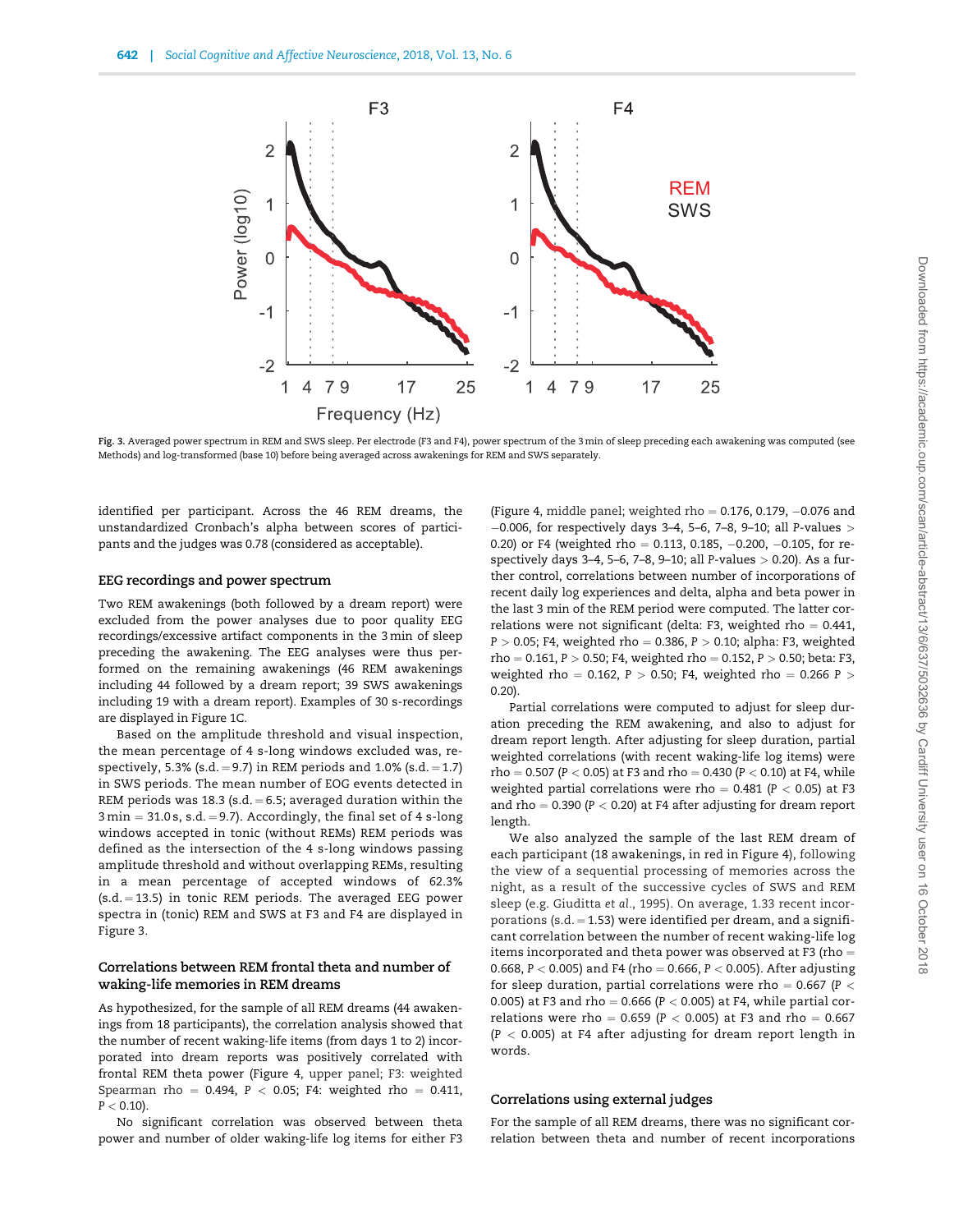<span id="page-6-0"></span>

Fig. 4. Relationship between the number of incorporations of daily experiences in REM dreams and frontal theta activity in REM sleep. The two first panels display the relationship between the frontal theta power in REM sleep and the number of recent (from days 1/2, top panel) and older (from days 7/8, middle panel) experiences identified as being incorporated in REM dreams by the participants. The last panel displays the relationship when judges independently identified recent incorporations in REM dreams (from days 1/2, bottom panel). Higher frontal theta activity in REM sleep was associated with higher number of references to recent waking experiences in REM dreams as identified by the participants for the all REM (weighted correlation coefficient, in gray) and last/only REM (in red) samples (\*P < 0.05, † P < 0.10; two-tailed) or by independent judges for the last/only REM samples (\*P < 0.05, two-tailed). The sample of the final or only REM dream of each participant is highlighted in red. The data points for number of incorporations 0, 1 and 2 for participants' scores (top and middle panels) were slightly spaced horizontally for display purposes.

identified by judges at F3 (weighted rho  $= 0.041$ ,  $P > 0.50$ ) or F4 (weighted rho  $= -0.040, P > 0.50$ ).

As was done using the participants' scores, the sample of the last REM dream of each participant was also explored. On average, 0.86 recent incorporations (s.d.  $= 0.78$ ) were identified by judges per dream, and a significant correlation between theta and number of incorporations was observed at F3 (rho  $=$ 0.514,  $P < 0.05$ ) and F4 (rho = 0.529,  $P < 0.05$ ). So as to investigate whether this difference in comparison to the all REM dreams analysis was related to the length of the dream reports that were included in the analyses, the mean lengths of the two samples of reports were compared. The last or only dream of participants were found to be longer than the earlier dreams of participants [early REM dream reports  $(n = 26)$  mean = 58.7 words, s.d.  $=$  54.4; last or only REM dream reports ( $n = 18$ ) mean- $=$  113.7 words, s.d.  $=$  128.2] but this difference was not significant [mixed model analysis,  $F(1, 24.9) = 3.46$ ,  $P < 0.10$ ].

## No correlations between EEG power and incorporations in SWS dreams

As predicted, no significant correlation was observed between number of recent incorporations in SWS dreams and SWS theta power for either F3 (weighted rho = 0.219,  $P > 0.20$ ) or F4 (weighted rho = 0.306,  $P > 0.20$ ) analyzing all SWS dreams, or analyzing first/only SWS dream for either F3 (rho  $= 0.066$ ,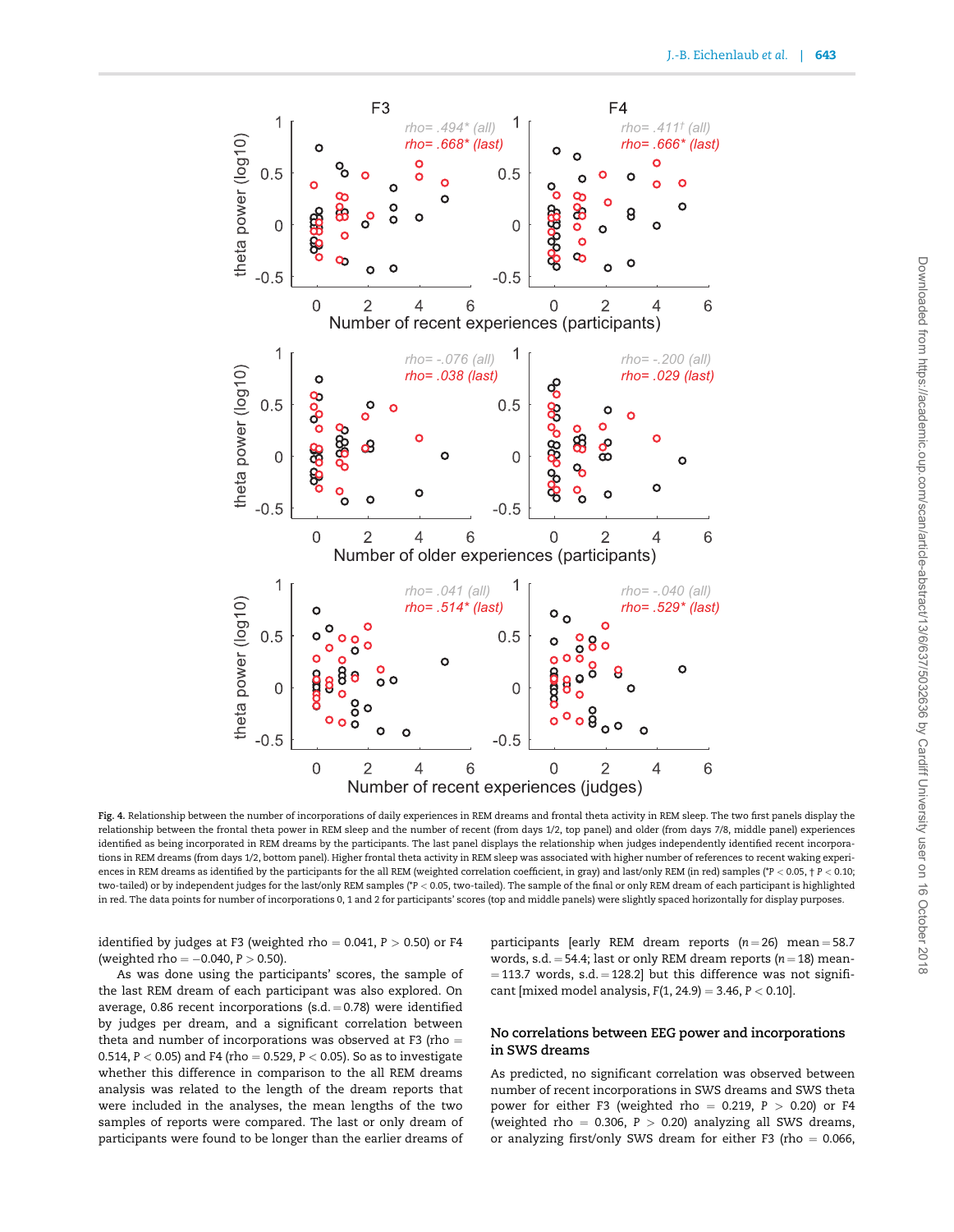$P > 0.50$ ) or F4 (rho = 0.296, P  $> 0.20$ ). As the main oscillatory feature in SWS is delta activity, these correlations were rerun using delta power. No significant correlation was observed between recent incorporations and SWS delta power for either F3 (weighted rho = 0.289, P  $>$  0.20) or F4 (weighted rho = 0.249, P  $>$ 0.20) analyzing all SWS dreams, or analyzing first/only SWS dream for either F3 (rho = 0.258, P > 0.20) or F4 (rho = 0.169, P > 0.50). Similarly, no significant correlation was observed between recent incorporations and SWS sigma power for either F3 (rho  $=$ 0.093,  $P > 0.50$ ) or F4 (rho = 0.211,  $P > 0.20$ ) analyzing all SWS dreams, or analyzing first/only SWS dream for either F3 (rho  $=$ 0.101,  $P > 0.50$  or F4 (rho = 0.261,  $P > 0.20$ ).

#### Correlations at central channels

Although this study was focused on the relationship between REM frontal theta and the number of recent waking-life experiences in REM dreams, we explored this relationship at central channels as a further control. The correlation at central channels was computed following the same analysis as for frontal channels after having visually excluded EEG traces with overall excessive artifacts. For the sample of all REM dreams, the correlation analysis showed that the number of recent waking-life items (from days 1 to 2) incorporated into dream reports was not significantly correlated with theta power at C3 (36 awakenings from 16 participants; weighted rho = 0.396,  $P > 0.10$ ) or C4 (29 awakenings from 12 participants; weighted rho  $= 0.429$ , P  $>$ 0.10). A positive correlation was observed for the sample of last REM dreams at C3 (15 participants; rho = 0.564,  $P < 0.05$ ) and C4 (11 participants; rho = 0.602,  $P < 0.05$ ). However, using judges' scores, no significant correlation was observed using all REM dreams (weighted rho  $= -0.078$ ,  $P > 0.50$  at C3 and weighted rho  $= -0.070$ , P  $> 0.50$  at C4) or last REM dream (rho  $= 0.315$ , P  $> 0.20$ at C3 and rho = 0.479,  $P > 0.10$  at C4). All correlations of central theta with incorporation of older waking-life items were nonsignificant.

## Emotional intensity of the incorporated vs non-incorporated recent items

In total, 372 daily log items from the days 1 to 2 logs were analyzed. The number of occurrences of emotion scores  $-3$ ,  $-2$ ,  $-1$ , 0, 1, 2 and 3 were 44, 66, 19, 94, 42, 64 and 43, respectively. Items scored from  $-3$  to 0 and from 0 to 3 were classified as negative and positive emotion items, respectively. The means for emotional intensity of incorporated and non-incorporated items are presented in Table 1, as a function of valence of the daily log item and sleep-stage.

Fifteen participants had both incorporated and nonincorporated daily log items for at least one of the four combinations of valence (positive vs negative) and sleep-stage (REM vs SWS dreams) and so were included in the analysis. As many of these participants did not have incorporated and nonincorporated items for all four combinations, the sample sizes shown in Table 1 for each combination are <15. A mixed model analysis using type III tests of fixed effects showed a significant difference between emotional intensity of incorporated and non-incorporated experiences  $[F(1, 28.3) = 11.19, P = 0.002]$  but no interaction between the incorporated/non-incorporated and valence factors  $[F(1, 28.3) = 0.08, P > 0.50]$ , nor the incorporated/ non-incorporated and sleep-stage factors  $[F(1, 28.3) = 0.44, P >$ 0.50]. The three-way interaction between the incorporated/nonincorporated, valence and sleep-stage factors was also nonsignificant [F(1, 28.3) = 0.29, P  $>$  0.50]. Thus, intensity of emotion

Table 1. Emotional intensity of the recent experiences as a function of (non-)incorporation into REM vs SWS dreams

|                                |       |       | Incorporated Non-incorporated |       | n  |
|--------------------------------|-------|-------|-------------------------------|-------|----|
|                                | Mean  | s.d.  | Mean                          | s.d.  |    |
| REM dreams                     |       |       |                               |       |    |
| Positive emotional items       | 2.041 | 0.407 | 1.739                         | 0.516 | 12 |
| Negative emotional items 1.961 |       | 0.704 | 1.600                         | 0.764 | 12 |
| SWS dreams                     |       |       |                               |       |    |
| Positive emotional items       | 2.104 | 0.684 | 1.505                         | 0.499 | 8  |
| Negative emotional items 2.167 |       | 0.753 | 1.770                         | 0.581 | 6  |

Emotional intensity (mean  $\pm$  s.d.) of recent daily log items as a function of whether the item was or was not incorporated into a REM or SWS dream, and as a function of valence of the daily log item emotion. Note: Emotions of daily log items were rated  $-3$ ,  $-2$ ,  $-1$ , 0,  $+1$ ,  $+2$ ,  $+3$ , and negatively valenced items are represented by absolute value of score. n refers to number of participants for each condition.

was associated with incorporation of waking-life experiences into dreams, and this relationship held for positive and negative emotions and for SWS and REM dreams.

# **Discussion**

The number of references to recent waking-life experiences in REM dreams was found to be positively correlated with frontal theta activity in the last 3 min of the REM sleep period from which the dream was collected. No such correlation was observed for older memories, nor between theta and memory incorporations in SWS dreams, suggesting a REM specific brain correlate of the incorporation of recent waking-life experiences into dreams. The correlations were higher for the last REM dream report of the night. In addition, recent experiences incorporated into REM and SWS dreams had significantly higher emotional intensity than did non-incorporated recent experiences, irrespective of valence.

Although brain activity related to the recall or non-recall of dreams is a field of intense research [\(Chellappa](#page-9-0) et al., 2011, [2012](#page-9-0); [Marzano](#page-9-0) et al., 2011; Ruby et al.[, 2013;](#page-10-0) [Eichenlaub](#page-9-0) et al., 2014a,b; [Scarpelli](#page-10-0) et al., 2017; Vallat et al.[, 2017](#page-10-0)b), few studies, to our knowledge, have attempted to link sleeping brain activities with the content of associated dreams. For example, [Dresler](#page-9-0) et al. [\(2011\)](#page-9-0) showed that a predefined motor task performed during REM dreaming was associated with neural activation of the corresponding sensorimotor cortex, [Horikawa](#page-9-0) et al. (2013) successfully categorized the dream content of sleepers at N1 sleep onset by applying a machine learning approach on fMRI data, and [Siclari](#page-10-0) et al. (2017) linked different components of REM dream content to EEG activity in the corresponding brain areas. These studies identified brain activity during sleep that underlies the content of dreams, providing critical evidence of how dreaming is constructed at the brain level. The findings from this study extend this research by identifying a relationship between REM theta activity and the degree to which dream content is related to recent experiences, with this relationship being present for the whole sample of REM dreams but more so for REM dreams later in the night.

### Dream content and REM-sleep dependent memory consolidation

The literature repeatedly highlights the processing of emotional memories in REM sleep and the relationship of this processing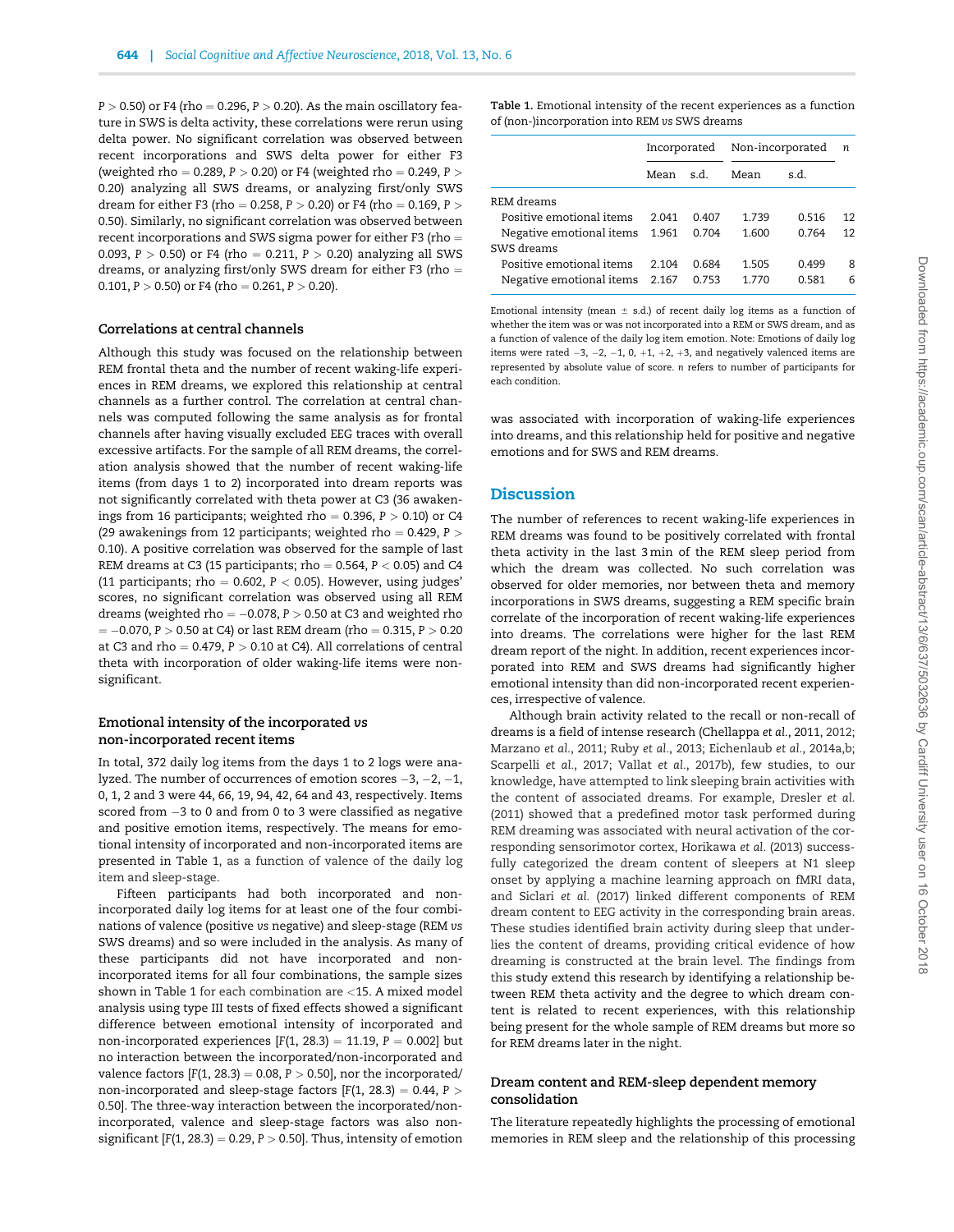to REM frontal theta oscillations [\(Wagner](#page-10-0) et al., 2001; [Groch](#page-9-0) et al.[, 2013](#page-9-0), [2015;](#page-9-0) [Prehn-Kristensen](#page-10-0) et al., 2013; [Cowdin](#page-9-0) et al., [2014; Durrant](#page-9-0) et al., 2015; [Seeley](#page-10-0) et al., 2016). Theta power in REM sleep has been correlated with post-sleep recall of recent emotional memories in humans [\(Nishida](#page-10-0) et al., 2009), while theta coherence between the amygdala, medial prefrontal cortex and hippocampus in REM sleep has been correlated with overnight bidirectional changes in fear memory in rats (Popa et al.[, 2010\)](#page-10-0). In this study, the finding that recent experiences incorporated into REM dreams are linked to REM frontal theta, and exhibit higher emotional intensity than the experiences not incorporated, support a framework in which dreaming might be reflective of memory consolidation processes, a framework which has already received support (for reviews, see [Stickgold](#page-10-0) et al., 2001; [Payne, 2010; Wamsley, 2014\)](#page-10-0). Our results suggest that the occurrence of recent waking-life experiences in dreams might reflect the ongoing, theta-mediated, consolidation of these new emotional memories in REM sleep. That emotional experiences are more likely to be incorporated into REM and SWS dreams than less emotional experiences accords with theories of the processing of recent emotional memories during sleep, such as [Walker and van der Helm's \(2009\)](#page-10-0) Sleep to Remember and Sleep to Forget theory, that sleep causes a reduction in emotional tone while tagged memories are consolidated, as supported by Vallat et al.['s \(2017a](#page-10-0)) finding that dream elements have a reduced emotional tone in comparison to their waking-life memory sources. That the last reported REM dream of the night evidenced the relationship with theta more than did earlier REM dreams may be due to a greater complexity of processing once earlier cycles have been completed. Alternatively, this time of night effect may be a function of the greater elaboration, length and complexity of dream-stories in later REM periods [\(Cipolli and Poli, 1992; Cipolli](#page-9-0) et al., 2015).

Importantly, this link between frontal theta activity and waking-life experiences in REM dreams was not observed with older memories. This result suggests a transformation across nights of the memories, as proposed by the Sleep to Remember and Sleep to Forget model ([Walker, 2009](#page-10-0); [Walker and van der](#page-10-0) [Helm, 2009\)](#page-10-0). Our results bolster this model by suggesting a transformation across nights of the memory traces processed in REM sleep, that is, while older memories are still present in dreams, these memory traces are no longer related to REM theta activity.

However, the question whether dreaming itself is a functional component of the consolidation of memories is highly debated ([Wamsley and Stickgold, 2011](#page-10-0); [Wamsley, 2014](#page-10-0)), and this study does not provide conclusive evidence for a memory function of dreaming itself since it is impossible to quantify whether the incorporation of recent waking experiences into REM dreams transformed the memory traces in any meaningful way. Nevertheless, it is important to note that the pioneering work by [Cartwright](#page-9-0) et al. (1998a, [2003,](#page-9-0) 2006) suggests a role of REM dreams in recovery from emotional trauma, while the affective network dysfunction model of [Nielsen and Levin \(2007\)](#page-10-0) proposes that nightmares reflect failures of a fear memory extinction function of dreaming. These works highlight a memory function of dreaming through the regulation of emotional components of memories, and the current results are compatible with this hypothesis that a function of REM sleep, and concomitant dreaming, is to transform emotional memories.

### Identification of incorporations by external judges

Incorporations of recent experiences identified by judges correlated with frontal theta power for the sample comprising the

final REM dream of each participant, while no correlation was observed when all REM dreams were considered. Caution is needed, however, regarding this lack of correlation for judge identified incorporations when early REM dreams were included in analyses. Despite the acceptable reliability between judges and participant scores, the relative shortness in length of early REM dream reports might have resulted in judges having less detail on which to base judgments about dream content than do participants themselves, a point discussed by [Sikka](#page-10-0) et al. [\(2014\)](#page-10-0).

# Limitations of the study

Although there was no significant correlation for SWS dreams, there were also fewer dream reports in that condition compared with REM sleep, raising the possibility that the absence of a correlation could be due to low statistical power. Furthermore, the use of a multiple-night design is recommended for future studies so as to limit the sleep disturbance due to multiple awakenings within a single night as used in this study, affording an across-night balance of both sleep-stages and sleep cycles, and greater representativeness of REM dreams for the different cycles.

Although the rationale for the findings of this study concerned frontal theta, we acknowledge that as we did not have a full array of control regions for EEG, it was not possible to fully explore to what extent the effect was specific to the frontal region. The effect was also found for neighboring central electrodes using the last REM sample, although not significantly so for the all REM sample nor for judge scored incorporations. That the effect might be present for central regions is plausible. By comparing REM sleep awakenings that were followed by a dream report vs those not followed by a dream report, [Marzano](#page-9-0) et al. [\(2011\)](#page-9-0) reported differences in theta power between the two conditions that exhibited a topography spreading to central and left temporal areas, although only in frontal areas was the association of theta power with dream recall significant. Accordingly, future studies should use a larger number of electrodes to refine the involvement of frontal and neighboring central and temporal regions in the correlation between the number of recent waking-life experiences incorporated into REM dreams and REM theta power.

# Conclusion

The number of references to recent waking-life experiences in REM dreams was found to be positively correlated with frontal theta activity in the REM sleep period. No such correlation was observed for older memories, nor for SWS dreams. Furthermore, the emotional intensity of recent waking-life experiences incorporated into dreams was higher than the emotional intensity of experiences that were not incorporated. These results accord with theories that dreaming reflects emotional memory processing taking place in REM sleep.

# Funding

Study funded by UK Economic and Social Research Council award ES/I037555/1 Dream content as a measure of memory consolidation across multiple periods of sleep.

# Supplementary data

[Supplementary data](https://academic.oup.com/scan/article-lookup/doi/10.1093/scan/nsy041#supplementary-data) are available at SCAN online.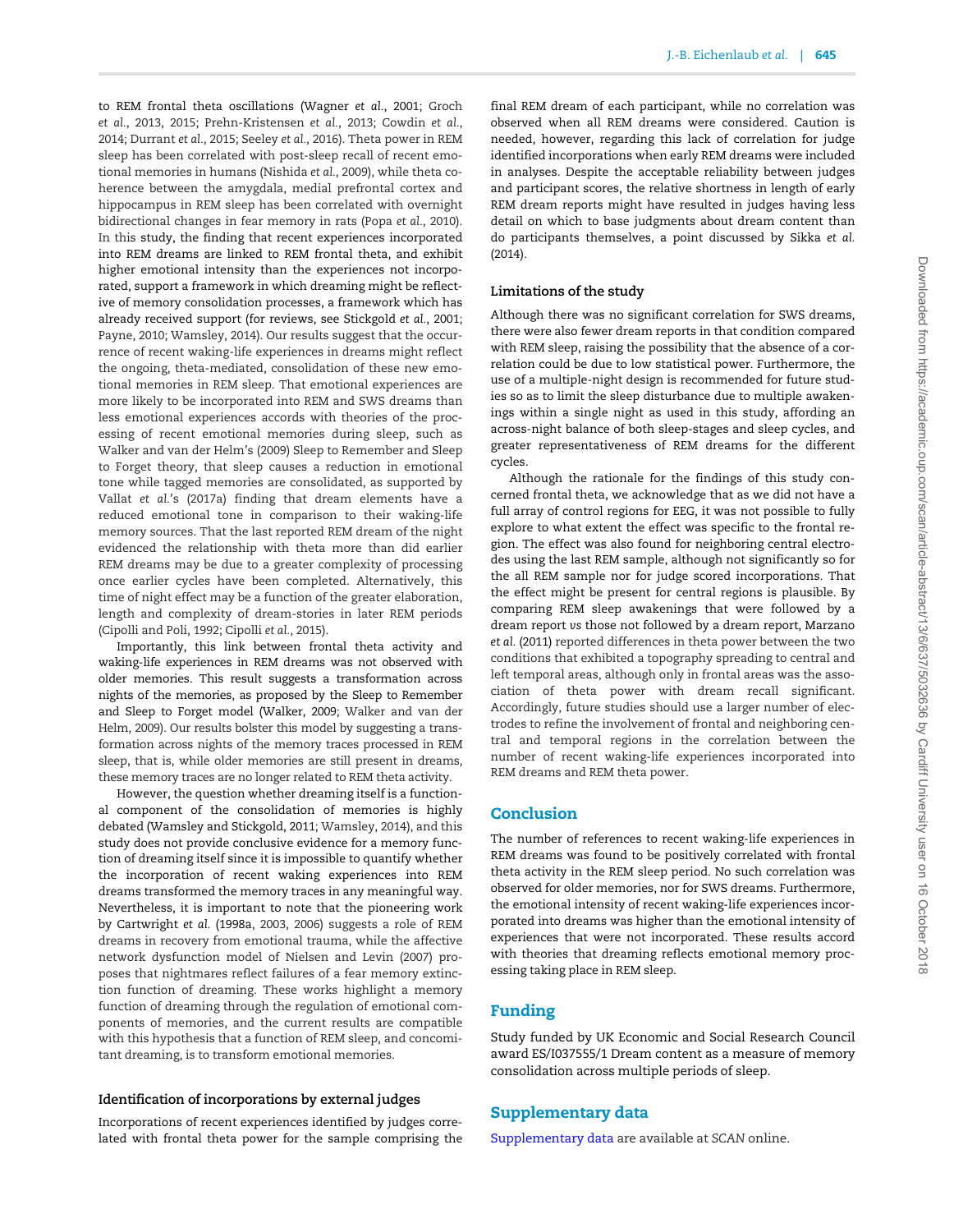<span id="page-9-0"></span>Conflict of interest. None declared.

# **References**

- Ambrosini, M.V., Giuditta, A. (2001). Learning and sleep: the sequential hypothesis. Sleep Medicine Reviews, 5(6), 477–90.
- Antrobus, J. (1983). REM and NREM sleep reports: comparison of word frequencies by cognitive classes. Psychophysiology, 20(5), 562–8.
- Baran, B., Pace-Schott, E.F., Ericson, C., Spencer, R.M. (2012). Processing of emotional reactivity and emotional memory over sleep. Journal of Neuroscience, 32(3), 1035–42.
- Blagrove, M., Fouquet, N.C., Henley-Einion, J.A., et al. (2011a). Assessing the dream-lag effect for REM and NREM stage 2 dreams. PLoS One, 6(10), e26708.
- Blagrove, M., Henley-Einion, J., Barnett, A., Edwards, D., Heidi Seage, C. (2011b). A replication of the 5-7 day dream-lag effect with comparison of dreams to future events as control for baseline matching. Consciousness and Cognition, 20(2), 384–91.
- Bland, J.M., Altman, D.G. (1995). Calculating correlation coefficients with repeated observations: part 2–correlation between subjects. BMJ, 310(6980), 633.
- Cairney, S.A., Durrant, S.J., Power, R., Lewis, P.A. (2015). Complementary roles of slow-wave sleep and rapid eye movement sleep in emotional memory consolidation. Cerebral Cortex, 25(6), 1565–75.
- Cartwright, R., Agargun, M.Y., Kirkby, J., Friedman, J.K. (2006). Relation of dreams to waking concerns. Psychiatry Research, 141(3), 261–70.
- Cartwright, R., Baehr, E., Kirkby, J., Pandi-Perumal, S.R., Kabat, J. (2003). REM sleep reduction, mood regulation and remission in untreated depression. Psychiatry Research, 121(2), 159–67.
- Cartwright, R., Luten, A., Young, M., Mercer, P., Bears, M. (1998). Role of REM sleep and dream affect in overnight mood regulation: a study of normal volunteers. Psychiatry Research, 81(1), 1–8.
- Cartwright, R., Young, M.A., Mercer, P., Bears, M. (1998). Role of REM sleep and dream variables in the prediction of remission from depression. Psychiatry Research, 80(3), 249–55.
- Chellappa, S.L., Frey, S., Knoblauch, V., Cajochen, C. (2011). Cortical activation patterns herald successful dream recall after NREM and REM sleep. Biological Psychology, 87(2), 251–6.
- Chellappa, S.L., Munch, M., Knoblauch, V., Cajochen, C. (2012). Age effects on spectral electroencephalogram activity prior to dream recall. Journal of Sleep Research, 21(3), 247–56.
- Cipolli, C., Guazzelli, M., Bellucci, C., et al. (2015). Time-of-night variations in the story-like organization of dream experience developed during rapid eye movement sleep. Journal of Sleep Research, 24(2), 234–40.
- Cipolli, C., Poli, D. (1992). Story structure in verbal reports of mental sleep experience after awakening in REM sleep. Sleep, 15(2), 133–42.
- Cowdin, N., Kobayashi, I., Mellman, T.A. (2014). Theta frequency activity during rapid eye movement (REM) sleep is greater in people with resilience versus PTSD. Experimental Brain Research, 232(5), 1479–85.
- Dresler, M., Koch, S.P., Wehrle, R., et al. (2011). Dreamed movement elicits activation in the sensorimotor cortex. Current Biology, 21(21), 1833–7.
- Durrant, S.J., Cairney, S.A., McDermott, C., Lewis, P.A. (2015). Schema-conformant memories are preferentially consolidated during REM sleep. Neurobiology of Learning and Memory, 122, 41–50.
- Eichenlaub, J.B., Bertrand, O., Morlet, D., Ruby, P. (2014a). Brain reactivity differentiates subjects with high and low dream recall frequencies during both sleep and wakefulness. Cerebral Cortex, 24(5), 1206–15.
- Eichenlaub, J.B., Cash, S.S., Blagrove, M. (2017). Daily life experiences in dreams and sleep-dependent memory consolidation. In: Axmacher, N., Rasch, B., editors. Cognitive Neuroscience of Memory Consolidation, Switzerland: Springer Cham, pp. 161–72.
- Eichenlaub, J.-B., Nicolas, A., Daltrozzo, J., Redouté, J., Costes, N., Ruby, P. (2014b). Resting brain activity varies with dream recall frequency between subjects. Neuropsychopharmacology, 39(7), 1594–602.
- Fosse, M.J., Fosse, R., Hobson, J.A., Stickgold, R.J. (2003). Dreaming and episodic memory: a functional dissociation? Journal of Cognitive Neuroscience, 15(1), 1–9.
- Freud, S. (1953/1900). The Interpretation of Dreams (Trans. J. Stratchey). London: Hogarth Press (Original Publication date 1900).
- Genzel, L., Spoormaker, V.I., Konrad, B.N., Dresler, M. (2015). The role of rapid eye movement sleep for amygdala-related memory processing. Neurobiology of Learning and Memory, 122, 110–21.
- Giuditta, A. (2014). Sleep memory processing: the sequential hypothesis. Frontiers in Systems Neuroscience, 8, 219.
- Giuditta, A., Ambrosini, M.V., Montagnese, P., et al. (1995). The sequential hypothesis of the function of sleep. Behavioural Brain Research, 69(1–2), 157–66.
- Groch, S., Wilhelm, I., Diekelmann, S., Born, J. (2013). The role of REM sleep in the processing of emotional memories: evidence from behavior and event-related potentials. Neurobiology of Learning and Memory, 99, 1–9.
- Groch, S., Zinke, K., Wilhelm, I., Born, J. (2015). Dissociating the contributions of slow-wave sleep and rapid eye movement sleep to emotional item and source memory. Neurobiology of Learning and Memory, 122, 122–30.
- Gujar, N., McDonald, S.A., Nishida, M., Walker, M.P. (2011). A role for REM sleep in recalibrating the sensitivity of the human brain to specific emotions. Cerebral Cortex, 21(1), 115–23.
- Horikawa, T., Tamaki, M., Miyawaki, Y., Kamitani, Y. (2013). Neural decoding of visual imagery during sleep. Science, 340(6132), 639–42.
- Hutchison, I.C., Rathore, S. (2015). The role of REM sleep theta activity in emotional memory. Frontiers in Psychology, 6, 1439.
- Iber, C., Ancoli-Israel, S., Chesson, A., Quan, S.F. (2007). The AASM Manual for the Scoring of Sleep and Associated Events: Rules, Terminology, and Technical Specification. Westchester, IL: American Academy of Sleep Medicine.
- Lara-Carrasco, J., Nielsen, T.A., Solomonova, E., Levrier, K., Popova, A. (2009). Overnight emotional adaptation to negative stimuli is altered by REM sleep deprivation and is correlated with intervening dream emotions. Journal of Sleep Research, 18(2), 178–87.
- Malinowski, J.E., Horton, C.L. (2014). Evidence for the preferential incorporation of emotional waking-life experiences into dreams. Dreaming, 24(1), 18–31.
- Marquis, L.P., Paquette, T., Blanchette-Carriere, C., Dumel, G., Nielsen, T. (2017). REM sleep theta changes in frequent nightmare recallers. Sleep, 40(9), zsx110.
- Marzano, C., Ferrara, M., Mauro, F., et al. (2011). Recalling and forgetting dreams: theta and alpha oscillations during sleep predict subsequent dream recall. Journal of Neuroscience, 31(18), 6674–83.